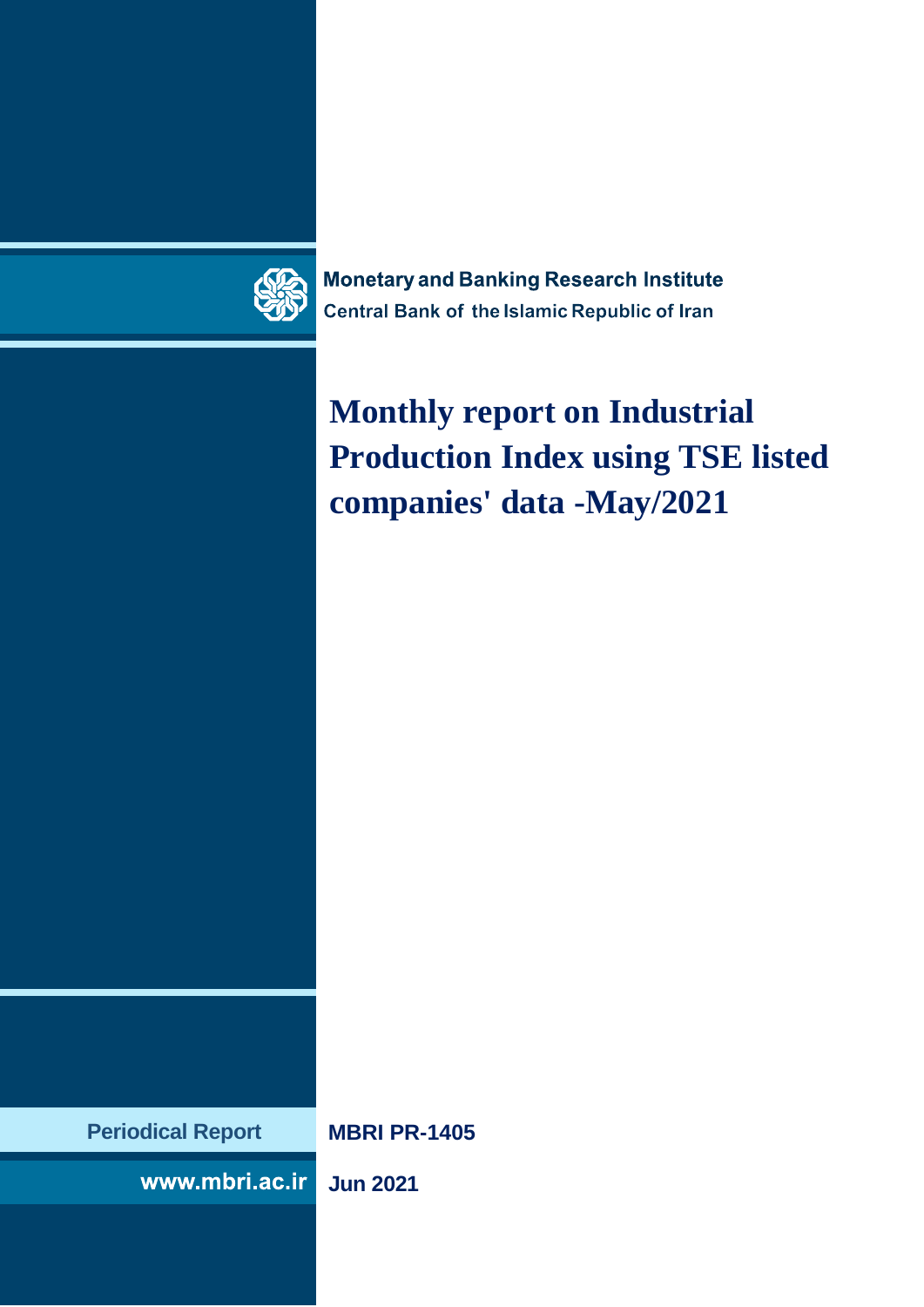

### Monetary and Banking Research Institute (MBRI) published the Periodical Report on **"Monthly report on Industrial Production Index using TSE listed companies' data -May/2021"**

**Monetary and Banking Research Institute Central Bank of the Islamic Republic of Iran** No.10, Africa Ave., Argentina Sq., Tehran.Iran.P.O.box:16765-1654 www.mbri.ac.ir

- The paper expresses the views of the authors and not necessarily those of Monetary and Banking Research Institute.
- Copyright © 2016 by Monetary and Banking Research Institute. All rights reserved. The results may not be used elsewhere, unless being clearly referred to.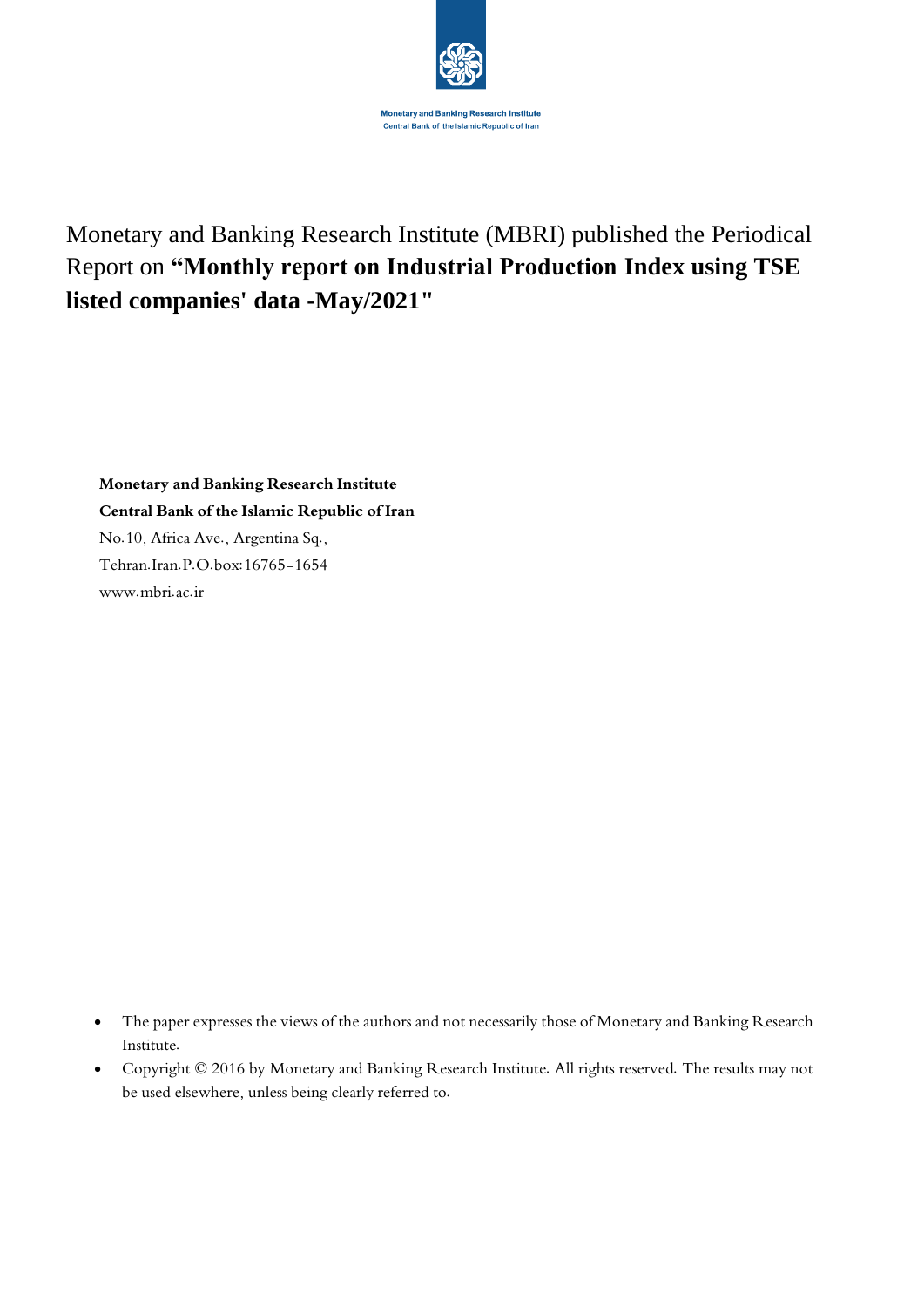

## **Monthly report on Industrial Production Index using TSE listed companies' data -May/2021**

Sajad Ebrahimi

#### **Executive summary**

Following the upward trend of production in the industrial sector, the **Industrial Production Index** of TSE-listed companies in May of this year, compared to the same period last year, has grown by 6.1 percent. Comparison of production index in this month with production index in May 2018 (before the imposition of new sanctions), it shows that despite the growth of production in recent times, the production rate of TSE listed industrial companies is 3% less than its production in May 2018. Therefore, it can be said that the production capacity in the industry sector is underused, that the reduction of sanctions can lead to the use of these capacities and cause production growth in this sector.

Some important points about the growth of industrial production in May:

- The growth of output in the motor vehicles industry, as in previous periods, has the most positive effect on the growth of the overall index.
- Production of chemical products industry also experienced negative growth in May after nine months of positive growth.
- The lowest production growth in this month is also related to the electronic equipment and the machinery and equipment motor vehicles industries, that both industries produced capital goods.

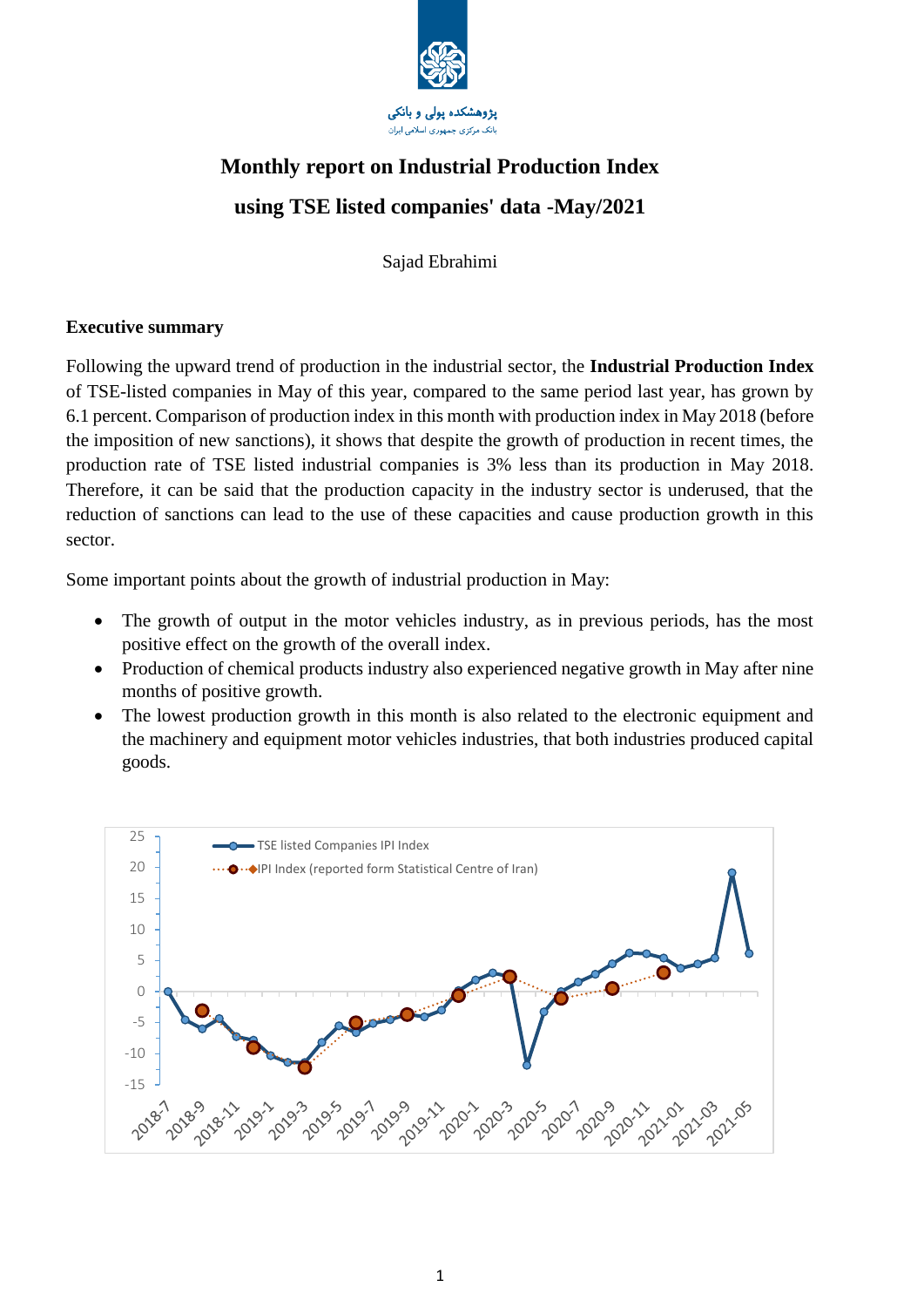

|                                                                   |                                        |                 |                 | <b>SIGNIFICANCE</b>                                  |
|-------------------------------------------------------------------|----------------------------------------|-----------------|-----------------|------------------------------------------------------|
|                                                                   | Growth<br>of MAY<br>compared<br>to APR | <b>MAY 2021</b> | <b>APR 2021</b> | <b>FACTOR IN</b><br><b>THE TOTAL</b><br><b>INDEX</b> |
| <b>CHEMICAL PRODUCTS</b>                                          | $-10.7$                                | $-2.1$          | 2.55            | 28.1                                                 |
| <b>BASIC METALS</b>                                               | 4.6                                    | 7.9             | 12.6            | 20.8                                                 |
| <b>MOTOR VEHICLES</b>                                             | $-24.3$                                | 15.4            | 118.5           | 13.8                                                 |
| <b>FOOD AND BEVERAGE</b>                                          | 11.6                                   | 5.6             | $-2.0$          | 9.6                                                  |
| <b>NON-METALLIC MINERAL</b><br><b>PRODUCTS</b>                    | $-3.4$                                 | 8.8             | 16.1            | 6.5                                                  |
| <b>PHARMACEUTICALS</b>                                            | $-1.8$                                 | $-1.0$          | 2.5             | 5.1                                                  |
| <b>ELECTRONIC EQUIPMENT</b>                                       | $-26.8$                                | $-2.9$          | 13.8            | 3.1                                                  |
| <b>RUBBER AND PLASTICS</b><br><b>PRODUCTS</b>                     | 29.2                                   | 4.6             | 0.7             | 3.1                                                  |
| <b>MACHINERY AND</b><br><b>EQUIPMENT MOTOR</b><br><b>VEHICLES</b> | 10.2                                   | $-3.0$          | 56.7            | 2.7                                                  |
| <b>REFINED PETROLEUM</b><br><b>PRODUCTS</b>                       | 76.8                                   | 15.4            | 12.5            | 2.3                                                  |
| <b>TEXTILES</b>                                                   | 297.4                                  | 62.3            | 25.7            | 1.9                                                  |
| <b>FABRICATED METAL</b><br><b>PRODUCTS</b>                        | $-13.8$                                | 22.9            | 52.1            | 1.8                                                  |
| <b>PAPER PRODUCTS</b>                                             | 24.9                                   | 26.8            | 22.9            | 1.2                                                  |
| <b>TSE INDUSTRIAL</b><br>PRODUCTION INDEX                         | $-2.2$                                 | 6.1             | 19.2            | 100                                                  |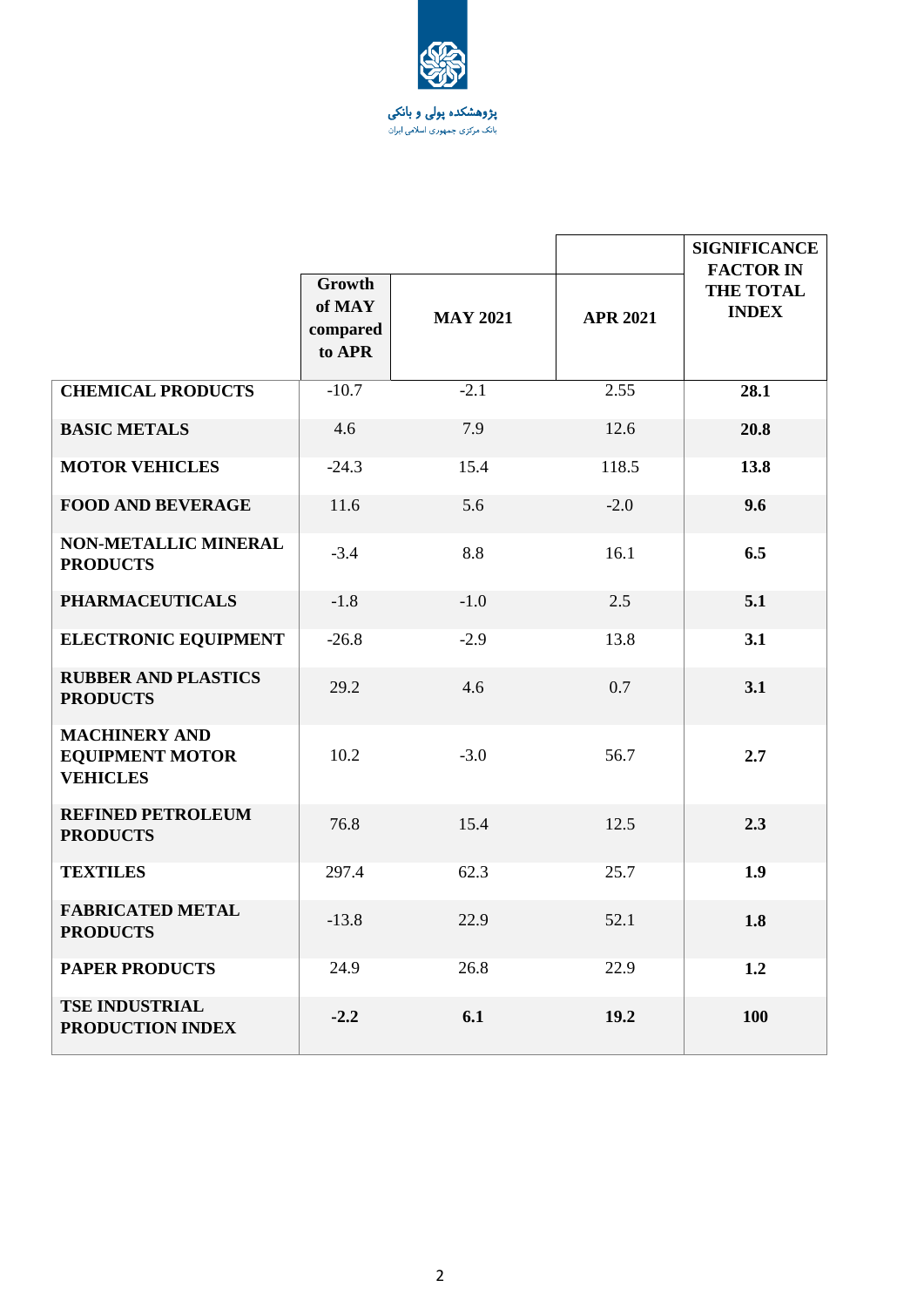

#### **Introduction of TSE Industrial Production Index**

In Iran, industry statistics are published by the two institutions: Central Bank and the Statistical Center of Iran. While the Central Bank reports the value-added information of the industrial sector in national accounts on a quarterly basis, it also publishes a report on large industrial plants quarterly. The Statistical Center of Iran also publishes the results of surveys of industrial plants of 10 employees and more on an annual and quarterly basis. The most important weakness of these statistics is that the published information is not up-to-date (periods of delays in the publication of data and sometimes the cessation of their publication) and lack monthly frequency.

More than 240 industrial companies listed on the TSE and OTC, which publish their production reports on a monthly basis, own more than half of the country's production. Therefore, according to these companies' statistics, the country's industry's production changes can be observed. Studies show that the index extracted from these companies' data is in line with the industrial production index of the whole country. Therefore, this index can be a good alternative for the official indicators published with a delay or have a seasonal frequency. It shows the status of monthly changes in the industry.

There are three main advantages to this index:

1. Acceptable compliance with official statistics (based on comparison of the calculated index and official statistics in previous periods)

2. The index can be updated monthly and be prepared in two weeks (after the end of the month)

3. Ability to prepare a deeper analysis on the sub-components of the production sector and do whyanalysis for variations (given that this index is linked to the rich financial and economic information of TSE listed companies)